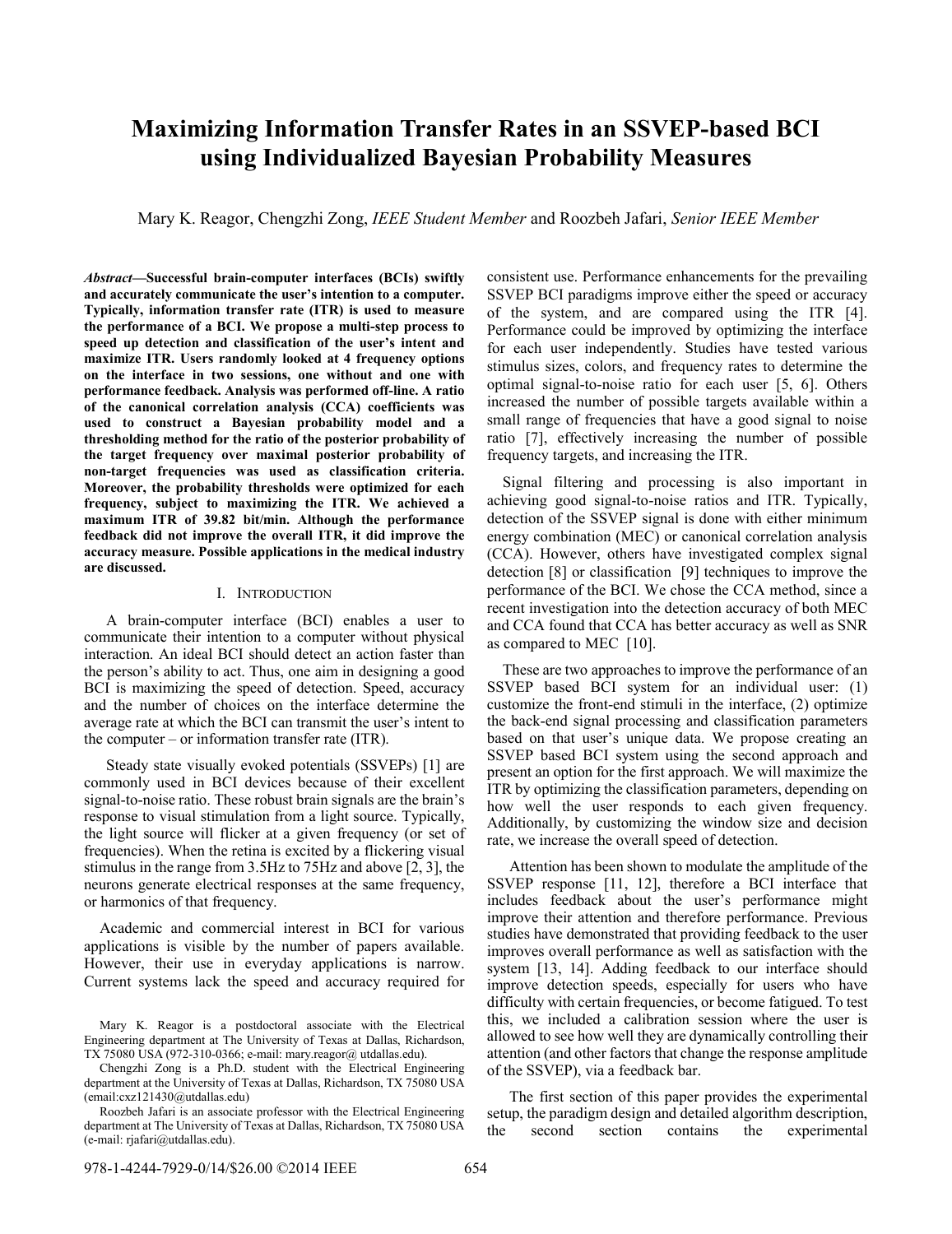results, and the final section concludes the paper.

# II. METHOD

### *A. Hardware*

Continuous EEG data was recorded using dry electrodes and a custom system developed in our lab. The EEG board shown in Figure 1(a) incorporates two daisy-chained TI ADS1299 analog front ends for 16-channel EEG, and a TI MSP430 microcontroller. Data is sent wirelessly to the PC via a BlueRadios dual mode Bluetooth module. The board incorporates an active driven right leg (DRL) circuit for better common mode rejection.

Eight recording electrodes, shown in Figure 1(b), were placed over the visual cortex in the occipital regions according to the international 10-20 system, and referenced to the right mastoid. Five users were recorded, 3 males, and 2 females.



Figure 1. EEG board (a), and electrode configuration (b)

# *B. BCI Interface Design*

The SSVEP paradigm interface, shown in Figure 2, consisted of 4 rounded white squares on a black background. The 4 boxes flickered at a different frequency: 6Hz, 7.5Hz, 8.5Hz, or 10Hz, which corresponded to the refresh rate of 60Hz divided by 10, 8, 7, and 6 (respectively). A Samsung Galaxy Note tablet was used to display the stimulus. The EEG data was sent via Bluetooth to a PC.



Figure 2. Tablet interface design (*with feedback bars)*

The users were prompted, via auditory instruction from the tablet interface, to focus on one of the 4 boxes for 10 seconds. Each box was viewed in random order for a total of 20 times, making the training session about 16 minutes.

After a 2 minute break, the user repeated the same procedure, but the second time they were allowed to view their performance with the help of a feedback bar.

# *C. Algorithm Design*

The continuous EEG data from the calibration session was bandpass filtered between 0.1 and 30 Hz. Next, the data from the calibration phase was used to build a Bayesian probability model for subsequent classification.

Data segments of length 0.1 to 4 seconds were passed independently to the canonical correlation analysis (CCA) function, to determine which frequency (out of a known set) was most represented in the data [15, 16]. Assume the multi-channel EEG signal is  $X$  and the reference signal for each frequency and its harmonics is  $Y$ ; the CCA looks for the linear combination for X,  $x = X^T W_x$  and Y,  $y = Y^T W_y$  such that the correlation between  $x$  and  $y$  is maximized as in (1). We used a CCA with 3 harmonics as suggested by [17].

$$
\max_{W_X, W_Y} corr(x, y) = \frac{E[W_X^T XY^T W_Y]}{\sqrt{E[W_X^T X X^T W_X] E[W_Y^T Y Y^T W_Y]}}
$$
(1)

The maximum of corr with respect to  $W_x$  and  $W_y$  is the canonical correlation coefficient. The CCA matrix  $Coef<sub>i</sub>(n|f = f<sub>m</sub>)$  is obtained, where each element is the CCA coefficient of frequency  $f_i$  in trial  $n$  when target frequency is  $f_m$ . Next we calculate  $R_i(n | f = f_m)$ , which is the ratio of the CCA coefficient of frequency  $f_i$  over the largest CCA coefficient of others in the  $n<sup>th</sup>$  trial when the target frequency is  $f_m$ , as in (2):

$$
R_i(n|f = f_m) = \frac{\cosh(n|f = f_m)}{\max_{j \neq i} (\cosh(jn|f = f_m))} \quad i, j, m = 1, \dots M \tag{2}
$$

Based on the  $R_i(n | f = f_m)$  across different trials, we can approximate the likelihood  $P(R_i | f = f_m)$  for all frequency indices  $m$  and ratio indices  $i$  by performing the *hist* function in MATLAB. Based on the Bayes' rule, the posterior probability of detecting the target frequency given  $R_i$  is:

$$
P(f = f_m | R_i) = \frac{P(R_i | f = f_m) * P(f = f_m)}{P(R_i)}
$$
(3)

Where the evidence  $P(R_i)$  is:

$$
P(R_i) = \sum_{m=1}^{M} P(R_i | f = f_m) * P(f = f_m)
$$
 (4)

Assuming the ratios of the CCA coefficients are time-series observations, denoted by  $R_i^t$ , a threshold limit on the product of the ratio of target frequency's posterior probability over the maximal posterior probability of the others is used to decide whether there is enough confidence to make a classification decision at time  $T$ , shown in  $(5)$ :

$$
\prod_{t=1}^{T} \frac{P(f=f_m|R_m^t)}{\max_{i \neq m} P(f=f_i|R_i^t)} > Th
$$
 (5)

Where  $f_m$  is the target frequency,  $R_m^t$  is the CCA coefficient ratio of target frequency over the maximal of others and  $Th$  is the predetermined confidence-related threshold. However, realizing that each user has different responses and therefore different performance measurements for different frequencies, a general  $Th$  for all frequencies might not be optimal for maximizing ITR. ITR is determined using recognition time  $T$ , recognition accuracy  $\rho$ , and the number of targets  $M$  as shown in Equation (6):

$$
ITR = \frac{60}{T} \left( \log_2 M + \rho \log_2 (1 - \rho) + (1 - \rho) \log_2 \left( \frac{1 - \rho}{M - 1} \right) \right)
$$
 (6)

Take the example where there are 4 different frequencies and a user is good at responding to three of them, yet bad at the fourth frequency. If one general threshold is used for detection across all the frequencies, a 'bad' frequency may never be detected for this user since the product of the ratio of its posterior probability over the others may be lower than the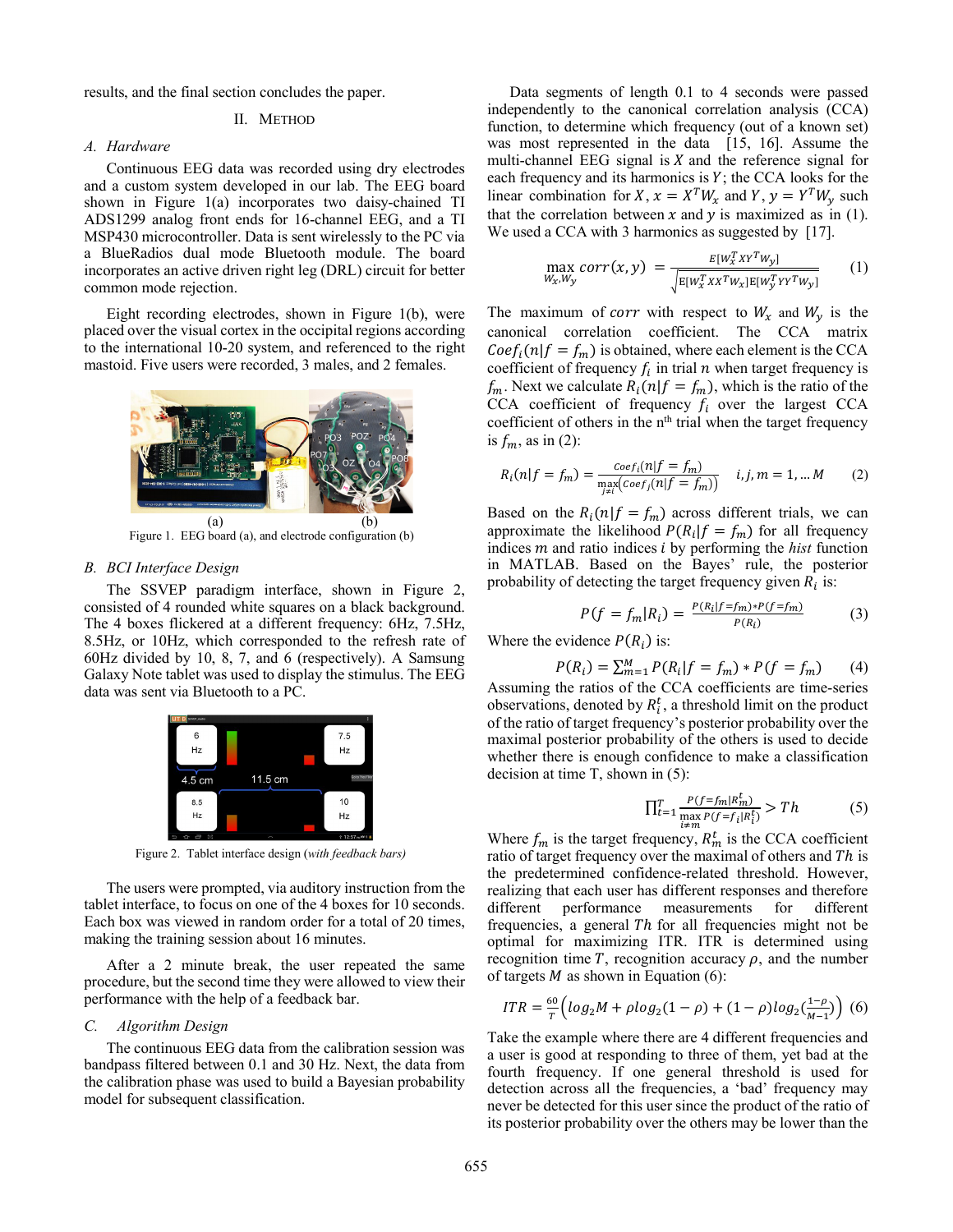preset threshold  $Th.$  Although it may be detected with a lower Th, doing this will sacrifice the false positive rate for the false negative rate by allowing more irrelevant events to be misclassified as SSVEP events. Therefore, with a general predefined threshold  $Th$ , the recognition accuracy is not optimized, and in turn lowers the ITR.

To solve this problem, we propose a search algorithm in the calibration phase to optimize the threshold  $Th<sub>m</sub>$  for each frequency  $f_m$  that maximizes the overall ITR. The detailed procedure of the algorithm is described in Algorithm I.

# *Algorithm I. Threshold search for ITR optimization*

Initialize the  $M \times 1$  ratio threshold vector  $Th^j$  at iteration *j* as  $Th^0$ , and set the lower bound of  $Th_m^j$  as  $Th_{min}$ , the maximal possible recognition time as  $T_{max}$ , maximal iteration number as  $Iter_{max}$ and update step size as Step.

- 1. In the calibration iteration  $j$ , calculate the average classification accuracy  $acc_m^t$  over the recognition time  $t =$  $[0, T_{max}]$  for different target frequencies  $\tilde{f}_m$   $(m = 1, ..., M)$ with threshold vector  $Th_m^j$ .
- with threshold vector  $I_{m}$ .<br>2. Calculate  $ITR_{\ell}^{j}$  and find the recognition time  $t_{max}^{j}$  that has the maximal ITR, denoted as  $ITR_{max}^j$ .
- 3. Update  $Th_m^{j+1}$ : (denote  $m_{min} = arg \min_m acc_m^{t_{max}}$ ) If  $Th_{m_{min}}^j>1$

$$
Th_m^{i_{min}} = \begin{cases} Th_m^j - Step, & m = m_{min} \\ Th_m^j, & m \neq m_{min} \end{cases}
$$
  
otherwise,  

$$
Th_m^{j+1} - \begin{cases} Th_m^j/2, & m = m_{min} \end{cases}
$$

$$
Th_m^{j+1} = \begin{cases} Th_m^j/2, & m = m_{min} \\ 1/Th_{m_{min'}}^{j+1} & m \neq m_{min} \end{cases}
$$

- 4. If  $\min(Th^{j+1}) > Th_{min}$  and  $j + 1 \leq Iter_{max}$ , go back to step 1, otherwise, go to step 5.
- 5. Decide the threshold vector Th by:  $Th = Th^{j_{max}}$ , where  $j_{max} = arg \max_{j} ITR^{j}$

To obtain the optimal ITR in each iteration, the threshold of the frequency that has the lowest accuracy will be decreased to expect higher optimal ITR in the next iteration. Note that, in the threshold updating procedure, when  $Th_{m_{min}}^j \leq 1$  the thresholds of other frequencies have to be larger or equal to  $1/Th_{m_{min}}^{j+1}$  to avoid classification conflict.

#### III. EXPERIMENTAL RESULTS

The choice of a baseline window size and sliding window size is crucial. Since the frequencies used were 6Hz, 7.5Hz, 8.5Hz and 10Hz, the sliding window size was chosen to be 100ms, in order to add at least one period of the lowest frequency at a time. The baseline window size was decided for each user subject to maximizing ITR, such as in Figure 3:



Figure 3. Information Transfer Rate over different window sizes.

While searching for the optimal window size for each user, the optimal threshold for each frequency is also determined by looking for the maximal ITR across iterations. An example of one of the ITR distributions over time, for one iteration, is illustrated in Fig. 4 and the ITR over iterations is shown in Fig. 5.



Figure 4. Information Transfer Rate (ITR) and the corresponding classification accuracy over recognition time.



The average window size, detection time, accuracy, and ITR for each user are reported in Table I. The ITR ranged from 15.41 to 39.82 bit/min, with an average of 32.66 bit/min. The average detection time and accuracy were 3.48 seconds and 94.75%.

Table I. Average ITR across users (4 targets)

| <b>User</b>    | Window $(s)$ | Time (s) | Accuracy (%) | ITR (bit/min) |
|----------------|--------------|----------|--------------|---------------|
| U1             | 0.8          |          | 98.75        | 35.31         |
| U2             | 17           | 2.6      | 97.50        | 39.82         |
| U <sub>3</sub> | l.6          | 4.8      | 87.50        | 15.41         |
| U4             | 1.2          | 3.4      | 92.50        | 25.66         |
| U5             | 0.7          | 3.5      | 97.50        | 29.86         |
| Average        | l.2          | 3.48     | 94.75        | 32.66         |

Giving feedback to the user about their performance might help them maintain their attention. The feedback for the user was given in real time as a percent to the max target ratio (1.4, which was obtained from previous observations) where .7 gave a value of 0 and 1.4 gave a value of 1:

$$
F_i(f = f_m) = \frac{\left(\frac{Coef_i(f = f_m)}{\max\{Coef_j(f = f_m)\}}\right)}{7} - 1, i, j, m = 1, ..., M \tag{7}
$$

The resulting ITR values from these two sessions, with and without feedback for all 5 users are shown in Table II:

Table II. Average ITR with and without feedback

| <b>User</b>    | without feedback |      | with feedback |            |      |          |
|----------------|------------------|------|---------------|------------|------|----------|
|                | <b>ITR</b>       | time | Accuracy      | <b>ITR</b> | time | Accuracy |
| U1             | 35.31            | 3.1  | 98.75         | 29.80      | 2.6  | 96.70    |
| U <sub>2</sub> | 39.82            | 2.6  | 97.50         | 22.40      | 4.7  | 97.50    |
| U <sub>3</sub> | 15.41            | 4.8  | 87.50         | 13.14      | 5.9  | 88.75    |
| U <sub>4</sub> | 25.66            | 3.4  | 92.50         | 28.97      | 3.8  | 98.75    |
| U <sub>5</sub> | 29.86            | 3.5  | 97.50         | 33.33      | 3.5  | 100      |
| Average        | 32.66            | 3.48 | 94.75         | 27.56      | 3.8  | 96.34    |

There was an improvement for most of the users in terms of accuracy when feedback is provided. However, the ITR only improved for 2 out of the 5 users, due to the increased time to detection for the other 3.

If a user does not respond well to certain frequencies, it is possible to customize their interface with a limited set of frequencies from the original set. We calculated the adjusted